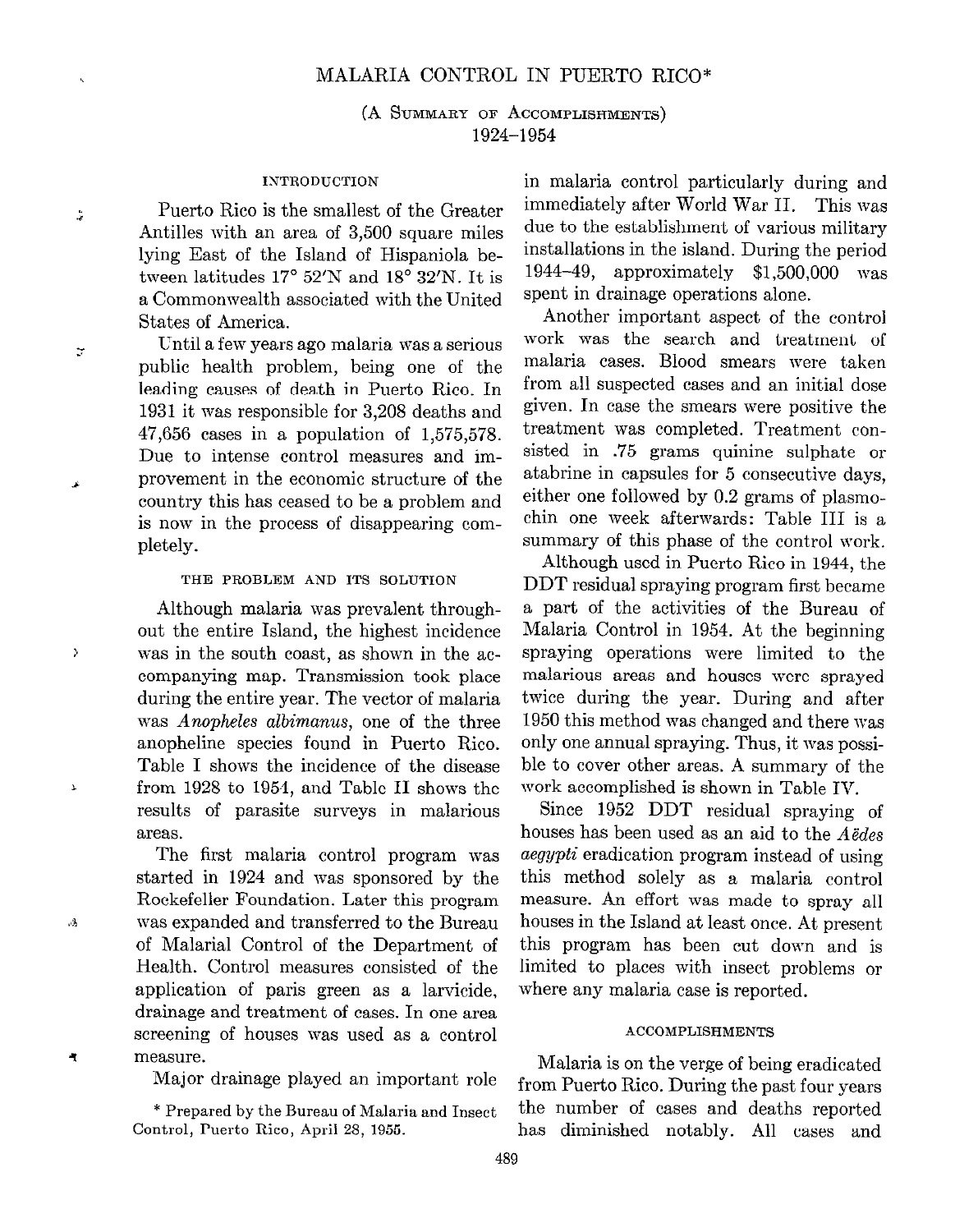

 $\cdot$ 

 $\Delta$ 

۹ņ.

 $\mathcal{A}$ 

 $\rightarrow$ 

 $\epsilon$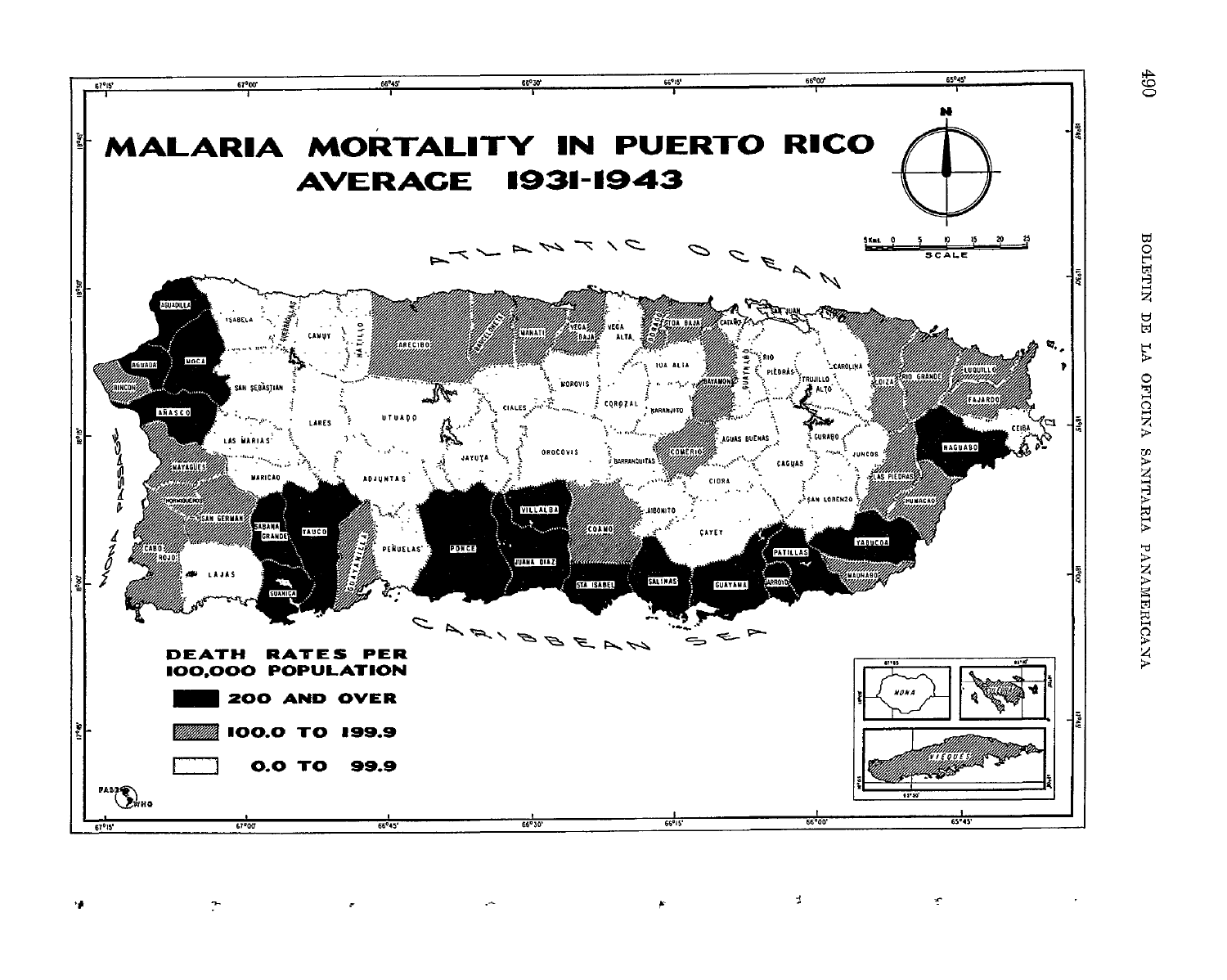| -20000<br> |           |        |           |           |  |  |
|------------|-----------|--------|-----------|-----------|--|--|
| Year       | Morbidity |        | Mortality |           |  |  |
|            | Cases     | Rate*  | Deaths    | Rate*     |  |  |
| 1928       | 29,888    | 1989.6 | 2,166     | 144.2     |  |  |
| 1929       | 17,471    | 1144.9 | 2,105     | 137.9     |  |  |
| 1930       | 21,733    | 1402.1 | 1,887     | 121.7     |  |  |
| 1931       | 47.656    | 3027.6 | 3,208     | $203.7\,$ |  |  |
| 1932       | 46.045    | 2879.4 | 2,797     | 174.9     |  |  |
| 1933       | 45,613    | 2089.2 | 3,259     | 200.7     |  |  |
| 1934       | 24,049    | 1459.0 | 2,518     | 152.8     |  |  |
| 1935       | 13,975    | 835.4  | 2,112     | 126.2     |  |  |
| 1936       | 14,415    | 849.2  | 2,401     | 141.4     |  |  |
| 1937       | 26,045    | 1468.2 | 2,296     | 129.5     |  |  |
| 1938       | 35.659    | 1975.6 | 1,962     | $108.7\,$ |  |  |
| 1939       | 24,101    | 1312.2 | 1,637     | 89.1      |  |  |
| 1940       | 23,759    | 2168.9 | 1,817     | 97.0      |  |  |
| 1941       | 23,471    | 1228.7 | 2,382     | 124.6     |  |  |
| 1942       | 21,391    | 1099.8 | 1,933     | 99.4      |  |  |
| 1943       | 16,032    | 810.3  | 1,166     | 58.9      |  |  |
| 1944       | 11,209    | 557.1  | 1,004     | 49.9      |  |  |
| 1945       | 6,168     | 301.5  | 881       | 43.1      |  |  |
| 1946       | 5.583     | 268.5  | 672       | 32.3      |  |  |
| 1947       | 3,915     | 185.3  | 423       | 20.0      |  |  |
| 1948       | 1,299     | 60.5   | 253       | 11.8      |  |  |
| 1949       | 353       | 16.2   | 92        | 4.2       |  |  |
| 1950       | 73        | 3.3    | 57        | 2.6       |  |  |
| 1951       | 88        | 3.9    | 33        | 1.5       |  |  |
| 1952       | 134       | 5.9    | 15        | 0.7       |  |  |
| 1953       | 28        | 1.2    | 2         | 0.1       |  |  |
| 1954       | 13        | 0.6    | 3         | 0.13      |  |  |
|            |           |        |           |           |  |  |

TABLE I.-Reported malaria cases and deaths in Puerto Rico-1928-1954.

\*Rate per 100,000.

þ

ä,

deaths are subject to a thorough epidemiological investigation. A large number of the cases come from returning soldiers from Korea. None of the deaths, during these

TABLE  $II$ . - Results of parasite surveys in Puerto Rico-1941-1950. TABLE IV.-Summary of DDT residual spraying

| Year | No. of blood<br>smears | No. parasite<br>positive | % Positive |  |
|------|------------------------|--------------------------|------------|--|
| 1941 | 6,589                  | 337                      | 5.1        |  |
| 1942 | 7,043                  | 227                      | 3.2        |  |
| 1943 | 7,951                  | 180                      | 2.3        |  |
| 1944 | 5,601                  | 96                       | 1.7        |  |
| 1945 | 4,966                  | 40                       | 0.8        |  |
| 1946 | 4,864                  | 73                       | 1.5        |  |
| 1947 | 4.973                  | 32                       | 0.6        |  |
| 1948 | 5,061                  | 5                        | 0.1        |  |
| 1949 | 4,984                  | o                        |            |  |
| 1950 | 602                    |                          |            |  |
|      |                        |                          |            |  |

TABLE III.-Summary of work done by field aides showing persons examined and treated.

|     | Morbidity |        | Mortality | Year    | Persons<br>Examined | Positive cases<br>treated | $%$ positive |
|-----|-----------|--------|-----------|---------|---------------------|---------------------------|--------------|
|     | Rate*     | Deaths | Rate*     | 1941–42 | 14.229              | 3,227                     | 22.7         |
| 38  | 1989.6    | 2,166  | 144.2     | 1942–43 | 51.374              | 8,008                     | 15.6         |
| 71  | 1144.9    | 2,105  | 137.9     | 1943-44 | 46,156              | 5,622                     | 12.2         |
| 33  | 1402.1    | 1.887  | 121.7     | 1944–45 | 41,386              | 5,165                     | 12.5         |
| 56  | 3027.6    | 3,208  | 203.7     | 1945–46 | 25,202              | 3.041                     | 12.1         |
| 15  | 2879.4    | 2,797  | 174.9     | 1946-47 | 26,867              | 2,906                     | 10.8         |
| 13  | 2089.2    | 3,259  | 200.7     | 1947–48 | 23,864              | 1,461                     | 6.1          |
| 19  | 1459.0    | 2,518  | 152.8     | 1948-49 | 18,495              | 480                       | 2.6          |
| 75. | 835 4     | 2 112  | 126.2     |         |                     |                           |              |

years, were confirmed by laboratory diagnosis.

The malaria rates in Puerto Rico had been going down since 1931. (See Graph) However this downmard trend was rather slow until the introduction of DDT. From here on there was a sharp decline. Following is a breakdown of the cases reported from 1951 to 1954.

| Year                         | Total cases<br>reported                | Civilian       | Military (a)   |
|------------------------------|----------------------------------------|----------------|----------------|
| 1951<br>1952<br>1953<br>1954 | 88 (b)<br>134(c)<br>28<br>(d)<br>13(e) | 84<br>18<br>10 | 116<br>18<br>h |

(a) Korean veterans

(b) Includes 33 deaths

 $\frac{\alpha}{\alpha}$  13  $\frac{\alpha}{\alpha}$  $\begin{array}{ccc} (d) & \alpha & 2 & \alpha \end{array}$ 

(e)  $\qquad$   $\qquad$   $\qquad$  3  $\qquad$   $\qquad$ 

In 1954, as shown above, only 13 cases were reported. Of these, 5 were Korean

operations-1945-1954.

| Year        | Houses  | Gals. 5% | Cost              |
|-------------|---------|----------|-------------------|
|             | sprayed | DDT used | $(U.S.$ $\Omega)$ |
| 1945–46     | 2,499   | 85,967   | \$3,731.00        |
| 1946-47     | 76,339  |          | 52,419.00         |
| 1947-48     | 100,682 | 117,433  | 71,736.00         |
| 1948-49     | 93,424  | 119,763  | 78,730.00         |
| 1949-50     | 172,955 | 206,946  | 113,113.00        |
| 1950-51     | 171.964 | 236,285  | 130,214.00        |
| $1951 - 52$ | 167,852 | 226,932  | 130,059.00        |
| 1952–53     | 128,751 | 168,829  | 96,812.00         |
| 1953-54     | 132,116 | 190,152  | 140,826.00        |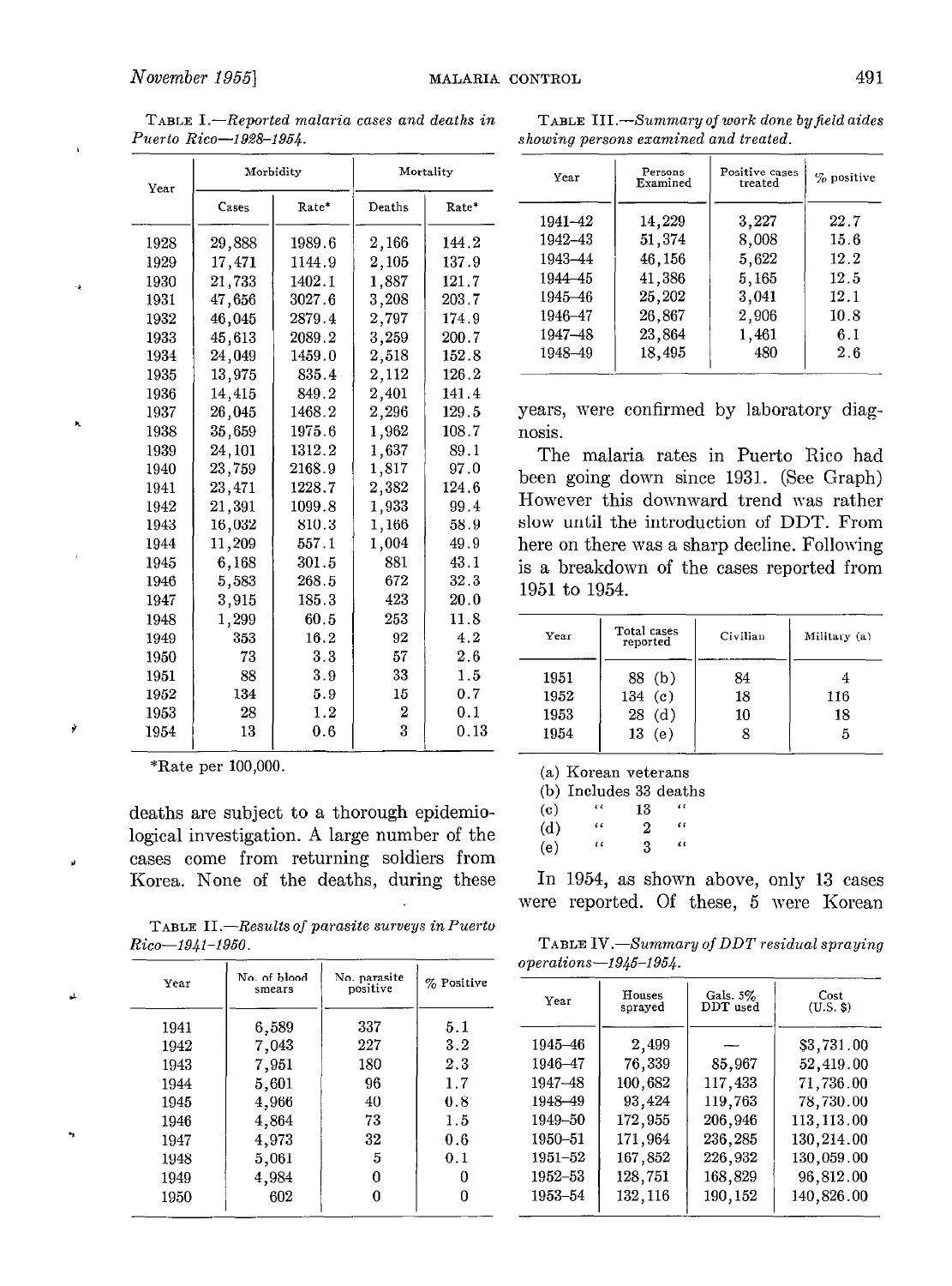

MALARIA MORTALITY AND MORBIDITY IN PUERTO RICO 1934 - 1954

3 were deaths and 2 were other cases. Only have been reported, both of them imported one case was confirmed by the laboratory: P. malariae in a 34 year old lady, which upon investigation was found to have been a relapse. The other case was reported as reduced from 18.4 in 1941 to 7.5% per  $P$ , vivax but was not confirmed. Thus, no  $1,000$  in 1954 while life expectancy has risen P. vivax but was not confirmed. Thus, no

veterans, 3 were merchant marines in transit, that year and so far in 1955, only 2 cases (a Korean veteran and a merchant marine). P

The death rate in Puerto Rico has heen primary indigenous case was reported in from 46 years in 1940 to 61 years in 1950.

CONTROL DE LA MALARIA EN PUERTO RICO (Resumen)

años. Fué una de las principales causas de muerte enfermedad en la isla lo era el Anofeles albi- varios años consistieron en la aplicación de verde manus. Paris como larvicida, desagüe de terrenos pan-

La malaria fué una de las enfermedades de El control de la malaria en Puerto Rico comayor importancia en Puerto Rico hace algunos menzó en 1924 bajo los auspicios de la Fundación siendo responsable por 3,208 muertes y 47,566 Negociado de Control de Malaria en el Departacasos en un solo año (1931). El transmisor de la mento de Salud. Los métodos de control durante